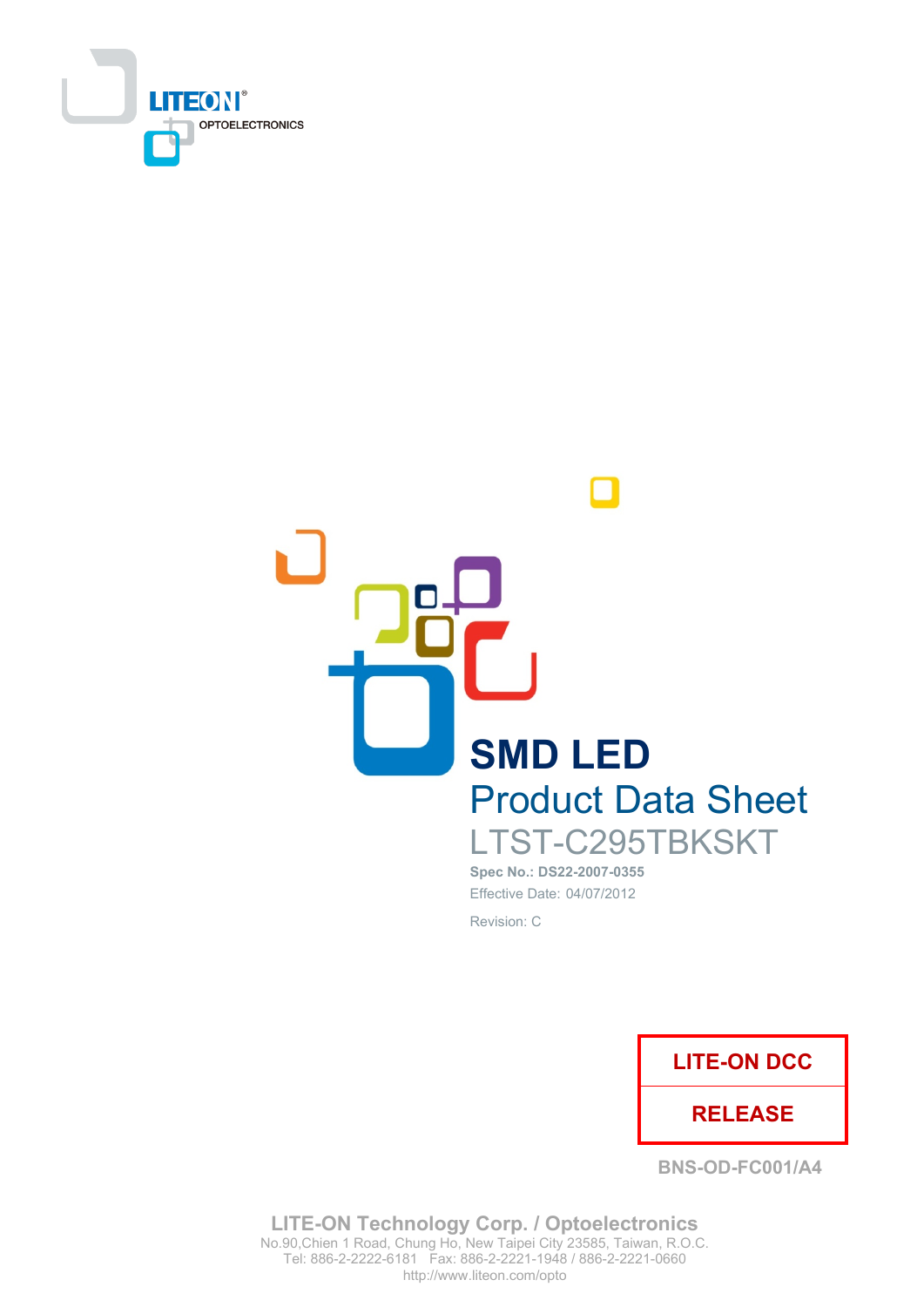# Property of Lite-On Only

### **Features**

LITEON®

- \* Meet ROHS. Green Product.
- \* Extra Thin (0.55mm) Dual Color Chip LED.
- \* Ultra bright InGaN / AlInGaP Chip LED.
- \* Package in 8mm tape on 7" diameter reels.
- \* EIA STD package.
- \* I.C. compatible.
- \* Compatible with automatic placement equipment.
- \* Compatible with infrared reflow solder process.

## Package Dimensions



### **Devices**

| Part No. | Lens                           | Source Color | Pin Assignment |
|----------|--------------------------------|--------------|----------------|
|          |                                | InGaN Blue   | 1,3            |
|          | LTST-C295TBKSKT<br>Water Clear |              | 2,4            |

### Notes:

- 1. All dimensions are in millimeters (inches).
- 2. Tolerance is  $\pm$  0.10 mm (.004") unless otherwise noted.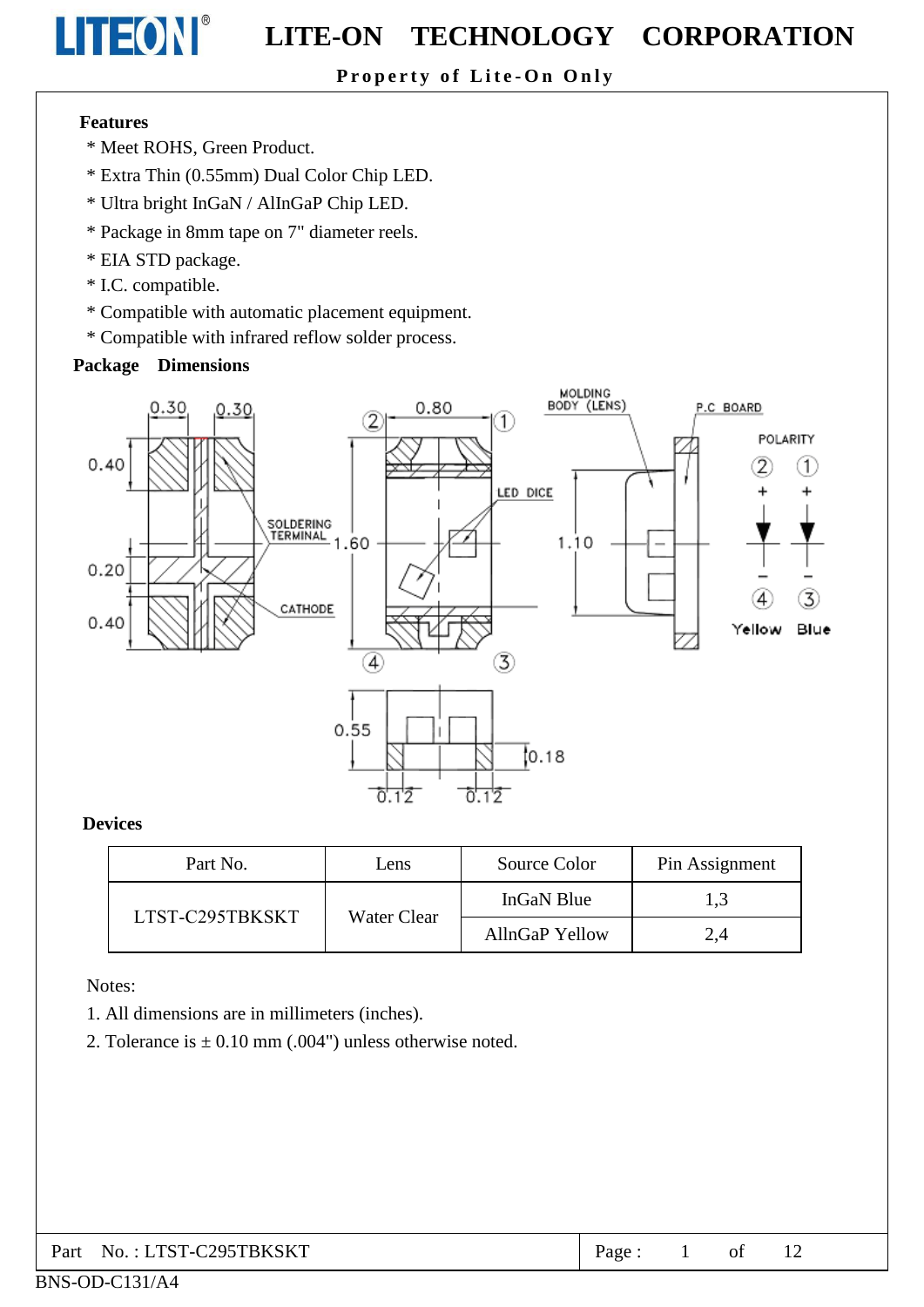

# **LITEON**<sup>®</sup> LITE-ON TECHNOLOGY CORPORATION

# Property of Lite-On Only

# Absolute Maximum Ratings At Ta=25°C

|                                                                     | LTST-C295TBKSKT                   | Unit |    |  |  |
|---------------------------------------------------------------------|-----------------------------------|------|----|--|--|
| Parameter                                                           | Blue<br>Yellow                    |      |    |  |  |
| <b>Power Dissipation</b>                                            | 76                                | 75   | mW |  |  |
| <b>Peak Forward Current</b><br>(1/10 Duty Cycle, 0.1ms Pulse Width) | 100                               | 80   | mA |  |  |
| <b>DC</b> Forward Current                                           | 20                                | 30   | mA |  |  |
| <b>Operating Temperature Range</b>                                  | $-20\degree C$ to $+80\degree C$  |      |    |  |  |
| <b>Storage Temperature Range</b>                                    | $-30\degree C$ to $+100\degree C$ |      |    |  |  |
| <b>Infrared Soldering Condition</b>                                 | 260°C For 10 Seconds              |      |    |  |  |

| Part No.: LTST-C295TBKSKT | Page: |  |  |  |  |
|---------------------------|-------|--|--|--|--|
|---------------------------|-------|--|--|--|--|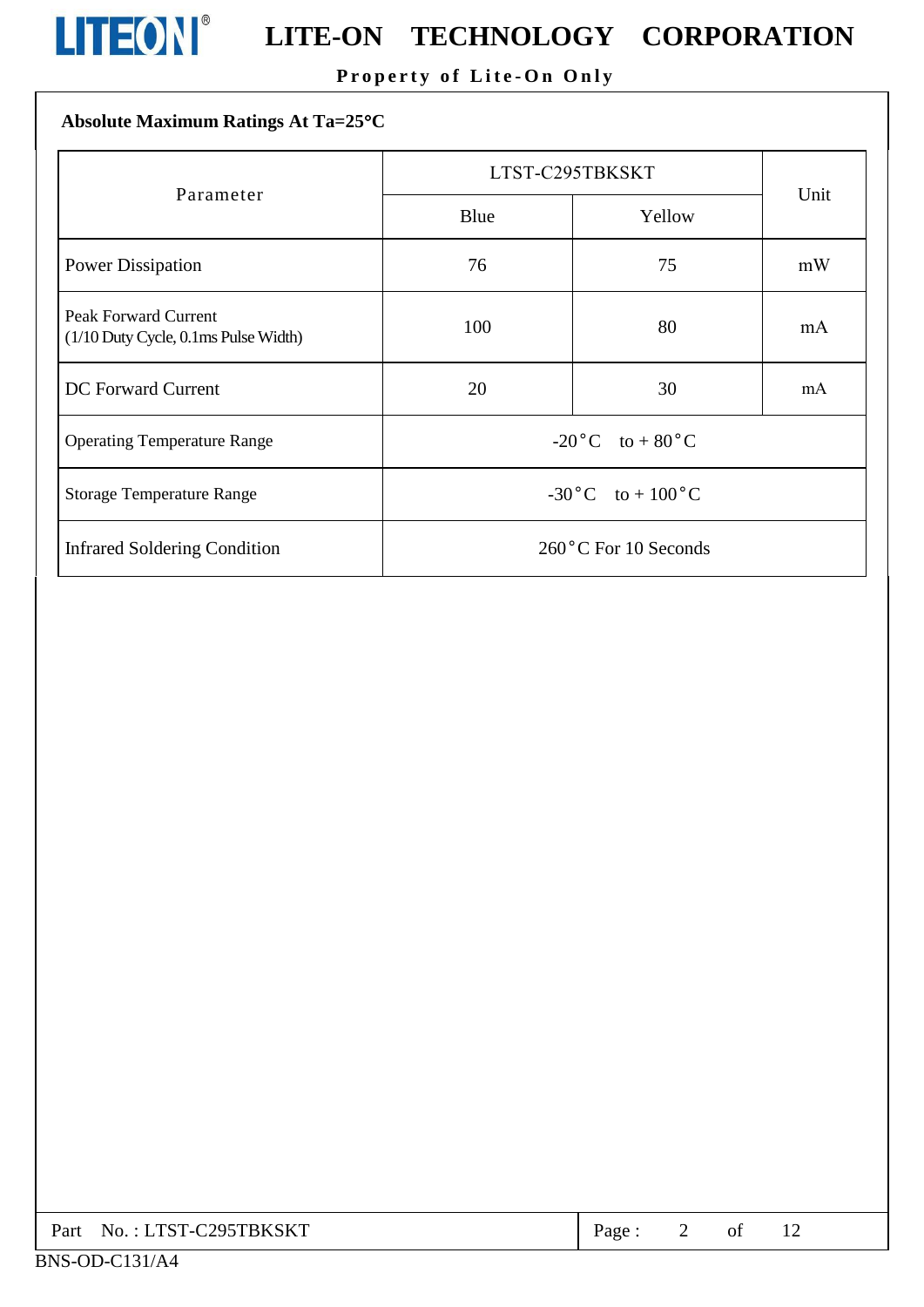

Property of Lite-On Only

## **Suggestion Profile:**

Suggestion IR Reflow Profile For Pb Free Process



**TIME** 

| : LTST-C295TBKSKT<br>Part<br>No. | Page |  | $\mathbf{u}$ | 1 <sub>0</sub><br>$\overline{\phantom{0}}$ |  |
|----------------------------------|------|--|--------------|--------------------------------------------|--|
|----------------------------------|------|--|--------------|--------------------------------------------|--|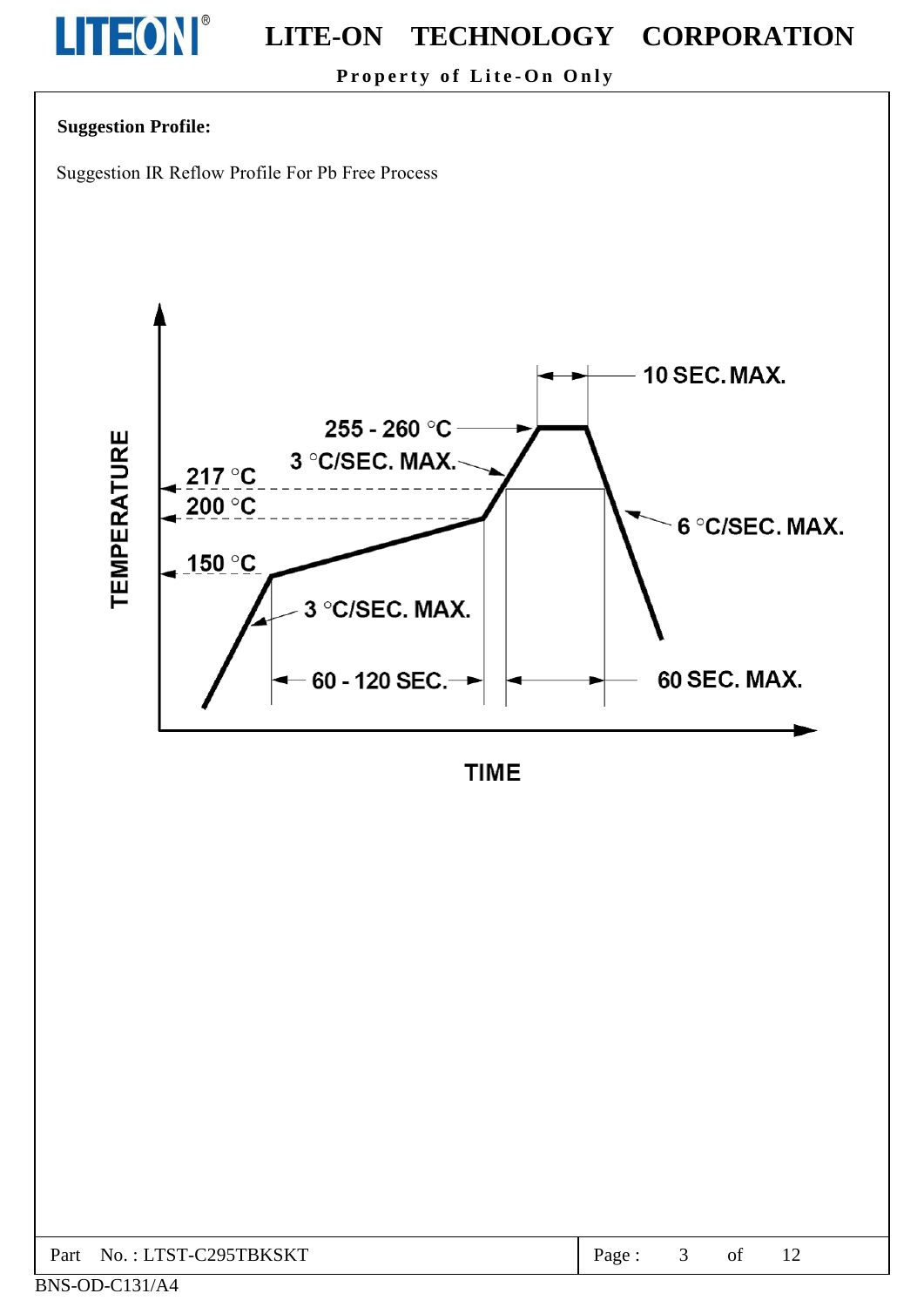

# **LITEON**<sup>®</sup> LITE-ON TECHNOLOGY CORPORATION

Property of Lite-On Only

### Electrical / Optical Characteristics At Ta=25°C

| Parameter                | Symbol        |      |      | LTST-C295TBKSKT | Unit    | <b>Test Condition</b>        |  |
|--------------------------|---------------|------|------|-----------------|---------|------------------------------|--|
|                          |               |      | Blue | Yellow          |         |                              |  |
|                          |               | MIN. | 18.0 | 28.0            |         |                              |  |
| Luminous Intensity       | IV            | TYP. |      | $\overline{a}$  | mcd     | IF $=20mA$<br>Note 1         |  |
|                          |               | MAX. | 180  | 180.0           |         |                              |  |
| Viewing Angle            | $2\theta$ 1/2 | TYP. | 130  | 130             | deg     | Note $2$ (Fig.5)             |  |
| Peak Emission Wavelength | $\lambda P$   | TYP. | 468  | 591             | nm      | Measurement<br>@Peak (Fig.1) |  |
| Dominant Wavelength      | $\lambda$ d   | TYP. | 470  | 589             | nm      | IF $=20mA$<br>Note 3         |  |
| Spectral Line Half-Width | Δλ            | TYP. | 25   | 15              | nm      |                              |  |
| <b>Forward Voltage</b>   | <b>VF</b>     | MAX. | 3.80 | 2.40            | V       | IF $=20mA$                   |  |
| <b>Reverse Current</b>   | IR            | MAX. | 10   | 10              | $\mu A$ | $VR = 5V$<br>Note 5          |  |

Notes: 1. Luminous intensity is measured with a light sensor and filter combination that approximates the CIE eye-response curve.

- 2.  $\theta$  1/2 is the off-axis angle at which the luminous intensity is half the axial luminous intensity.
- 3. The dominant wavelength,  $\lambda$  d is derived from the CIE chromaticity diagram and represents the single wavelength which defines the color of the device.
- 4. Caution in ESD:

Static Electricity and surge damages the LED. It is recommend to use a wrist band or anti-electrostatic glove when handling the LED. All devices, equipment and machinery must be properly grounded.

5. Reverse voltage (VR) condition is applied to IR test only. The device is not designed for reverse operation.

| Part No.: LTST-C295TBKSKT | Page : |  |  |  |  |
|---------------------------|--------|--|--|--|--|
|---------------------------|--------|--|--|--|--|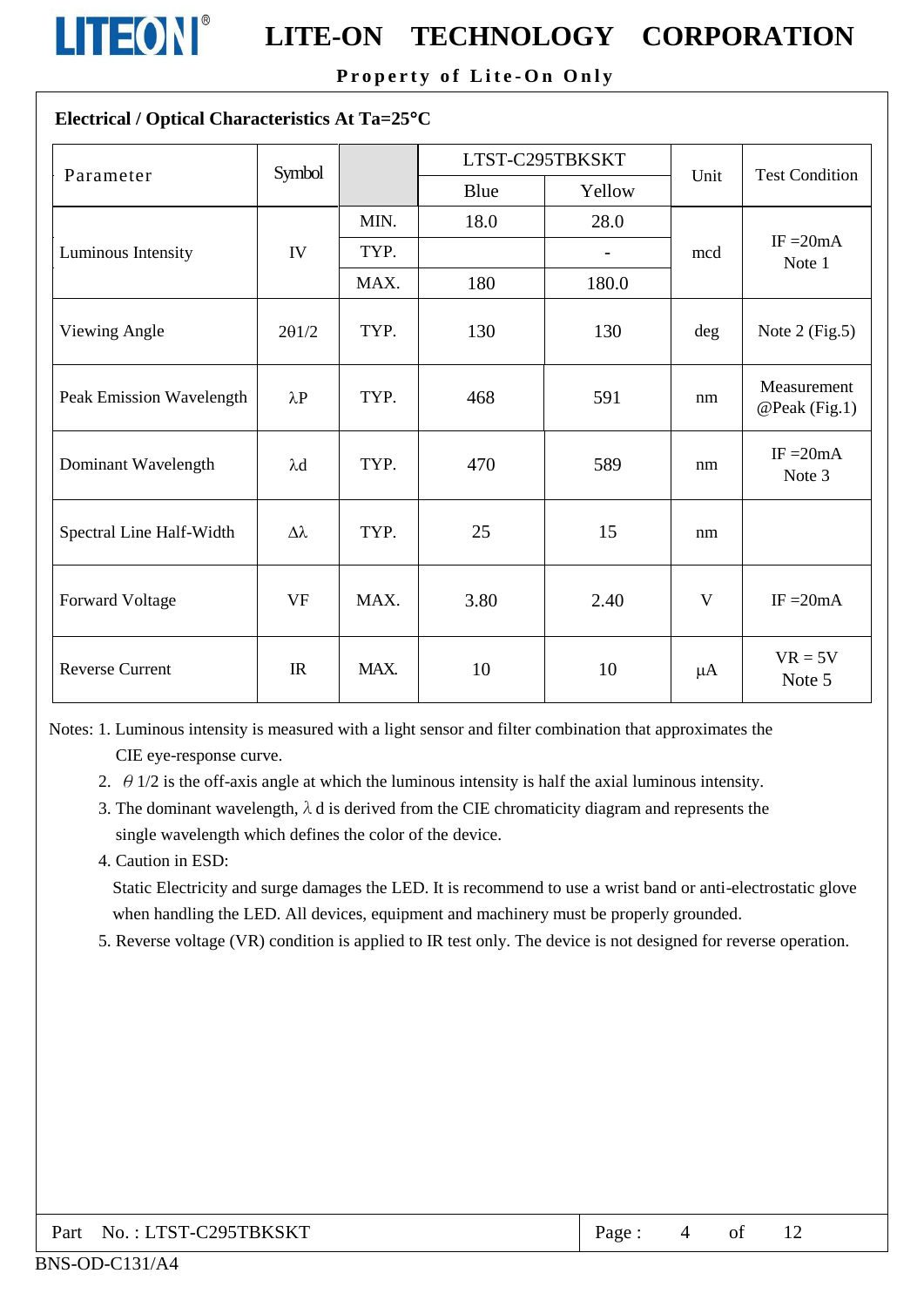

# **LITEON**<sup>®</sup> LITE-ON TECHNOLOGY CORPORATION

# Property of Lite-On Only

# **Bin Code List**

| Luminous Intensity | Color: Blue, Unit: mcd @20mA |       |  |  |  |
|--------------------|------------------------------|-------|--|--|--|
| <b>Bin Code</b>    | Min.                         | Max.  |  |  |  |
| M                  | 18.0                         | 28.0  |  |  |  |
| N                  | 28.0                         | 45.0  |  |  |  |
| P                  | 45.0                         | 71.0  |  |  |  |
|                    | 71.0                         | 112.0 |  |  |  |
| R                  | 112.0                        | 180.0 |  |  |  |

Tolerance on each Intensity bin is  $+/-15\%$ 

| Luminous Intensity | Color: Yellow, Unit: mcd @20mA |       |  |  |  |
|--------------------|--------------------------------|-------|--|--|--|
| <b>Bin Code</b>    | Min.                           | Max.  |  |  |  |
| N                  | 28.0                           | 45.0  |  |  |  |
| P                  | 45.0                           | 71.0  |  |  |  |
|                    | 71.0                           | 112.0 |  |  |  |
|                    | 112.0                          | 180.0 |  |  |  |

Tolerance on each Intensity bin is  $+/-15\%$ 

| Part No.: LTST-C295TBKSKT | Page: |  |  |  |  |
|---------------------------|-------|--|--|--|--|
|---------------------------|-------|--|--|--|--|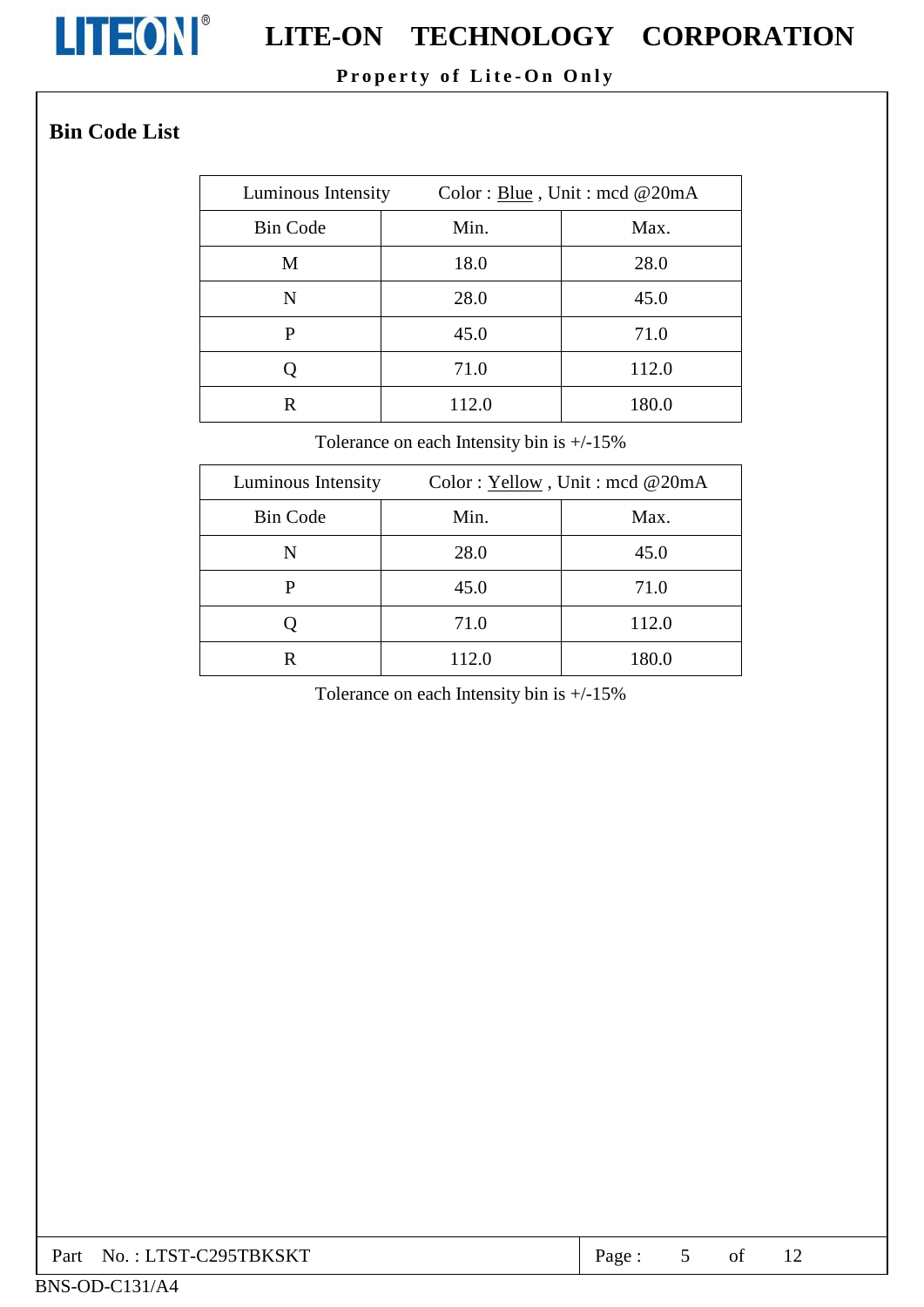

Property of Lite-On Only

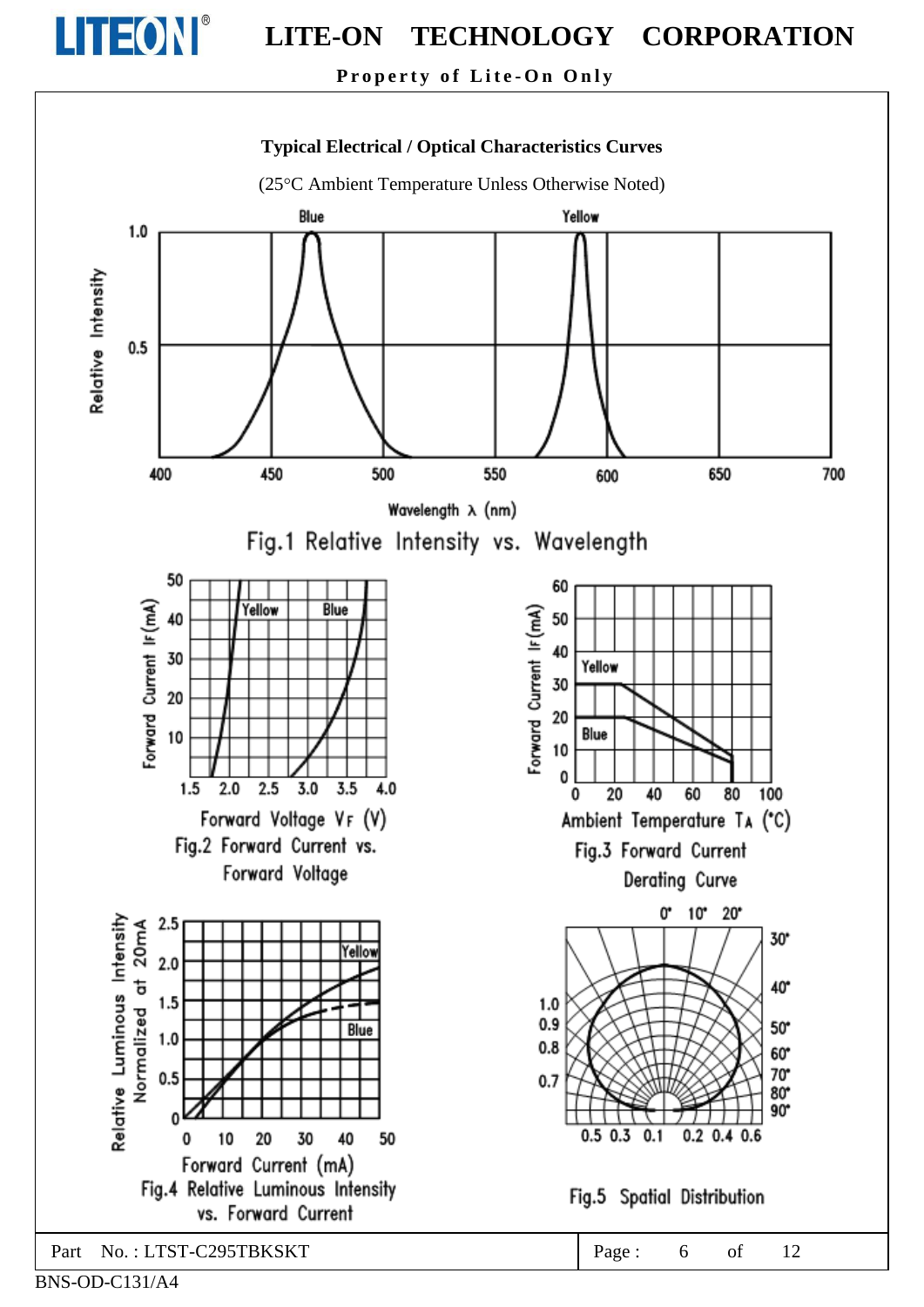

# Property of Lite-On Only

#### **Cleaning**

Do not use unspecified chemical liquid to clean LED they could harm the package.

If clean is necessary, immerse the LED in ethyl alcohol or in isopropyl alcohol at normal temperature for less one minute.

#### **Suggest Soldering Pad Dimensions**



### **Package Dimensions Of Tape And Reel**

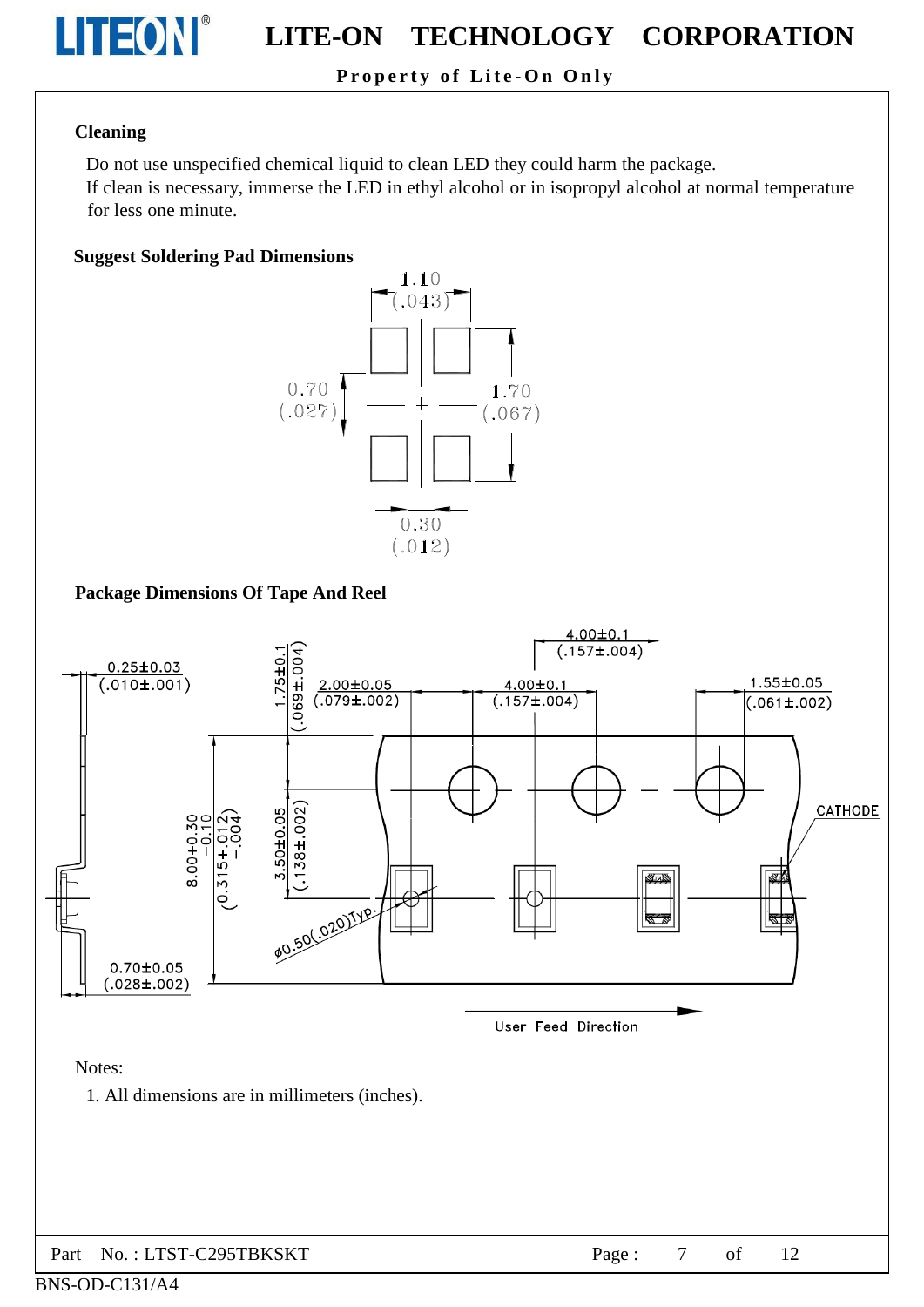

ø60.0±1.0

 $(2.36 \pm .039)$ 

Ø178±2.0

 $(7.0 \pm .08)$ 

Property of Lite-On Only



# Notes:

- 1. Empty component pockets sealed with top cover tape.
- 2.7 inch reel-4000 pieces per reel.
- 3. Minimum packing quantity is 500 pcs for remainders.
- 4. The maximum number of consecutive missing lamps is two.
- 5. In accordance with ANSI/EIA 481 specifications.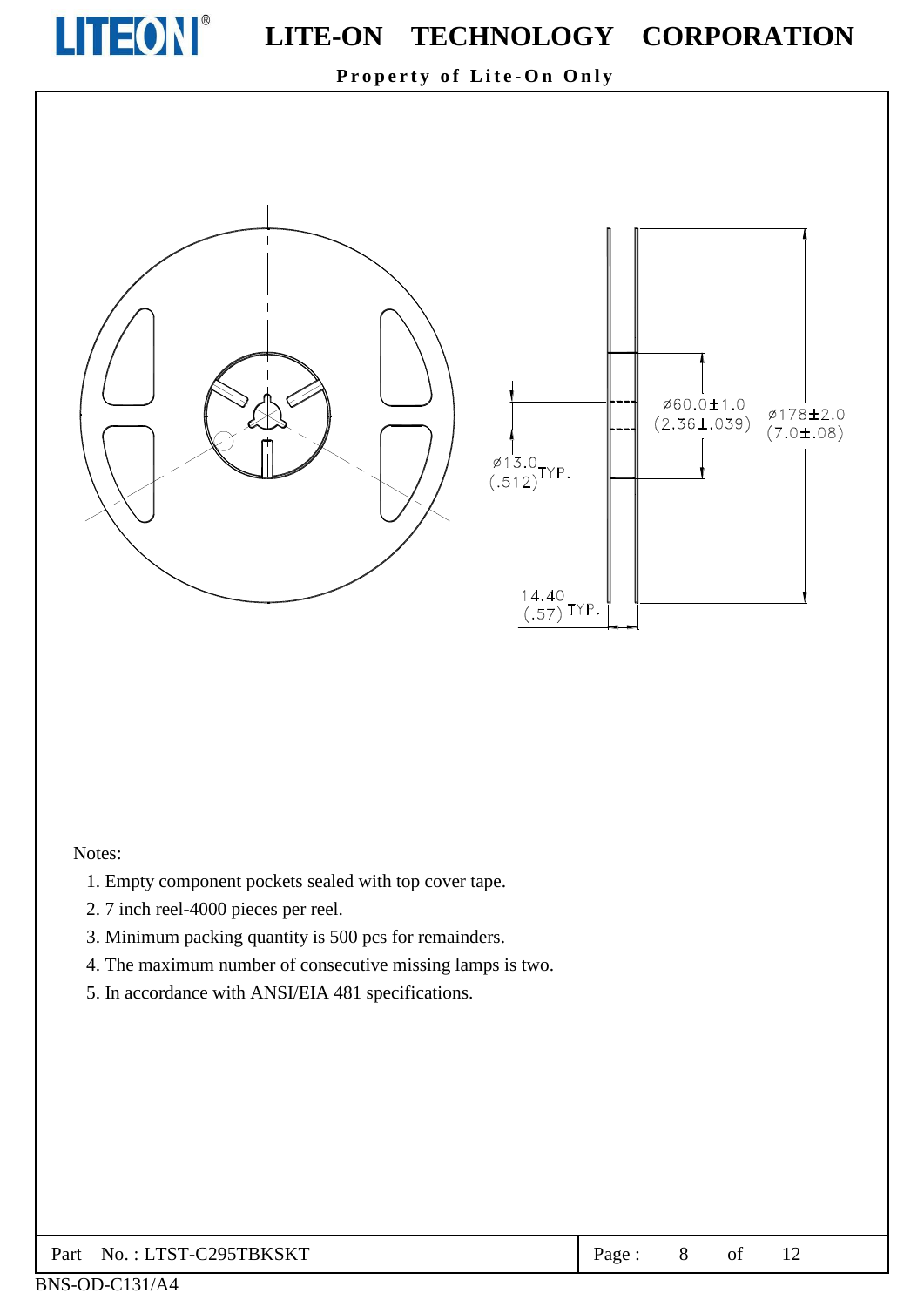

Property of Lite-On Only

# **CAUTIONS**

# 1. Application

The LEDs described here are intended to be used for ordinary electronic equipment (such as office equipment, communication equipment and household applications). Consult Liteon's Sales in advance for information on applications in which exceptional reliability is required, particularly when the failure or malfunction of the LEDs may directly jeopardize life or health (such as in aviation, transportation, traffic control equipment, medical and life support systems and safety devices).

# 2. Storage

The package is sealed:

The LEDs should be stored at 30 °C or less and 90%RH or less. And the LEDs are limited to use within one year, while the LEDs is packed in moisture-proof package with the desiccants inside. The package is opened:

The storage ambient for the LEDs should not exceed 30°C temperature or 60% relative humidity.

It is recommended that LEDs out of their original packaging are IR-reflowed within one week.

For extended storage out of their original packaging, it is recommended that the LEDs be stored in a sealed container with appropriate desiccant, or in a desiccators with nitrogen ambient.

LEDs stored out of their original packaging for more than one week should be baked at about 60 deg C for at least 20 hours before solder assembly.

# 3. Cleaning

Use alcohol-based cleaning solvents such as isopropyl alcohol to clean the LED if necessary.

# 4. Soldering

Recommended soldering conditions:

| Reflow soldering |                               | Soldering iron             |                 |  |
|------------------|-------------------------------|----------------------------|-----------------|--|
| Pre-heat         | $150 - 200$ °C                | Temperature   300 °C Max.  |                 |  |
| Pre-heat time    | 120 sec. Max.                 | Soldering time 3 sec. Max. |                 |  |
| Peak temperature | $260^{\circ}$ C Max.          |                            | (one time only) |  |
| Soldering time   | 10 sec. Max. (Max. two times) |                            |                 |  |

# **Soldering notes:**

Because different board designs use different number and types of devices, solder pastes, reflow ovens, and circuit boards, no single temperature profile works for all possible combinations.

However, you can successfully mount your packages to the PCB by following the proper guidelines and PCB-specific characterization.

LITE-ON Runs both component-level verification using in-house KYRAMX98 reflow chambers and board-level assembly.

The results of this testing are verified through post-reflow reliability testing.

Profiles used at LITE-ON are based on JEDEC standards to ensure that all packages can be successfully and reliably surface mounted.

Figure on page3 shows a sample temperature profile compliant to JEDEC standards.

You can use this example as a generic target to set up your reflow process.

You should adhere to the JEDEC profile limits as well as specifications and recommendations from the solder paste manufacturer to avoid damaging the device and create a reliable solder joint.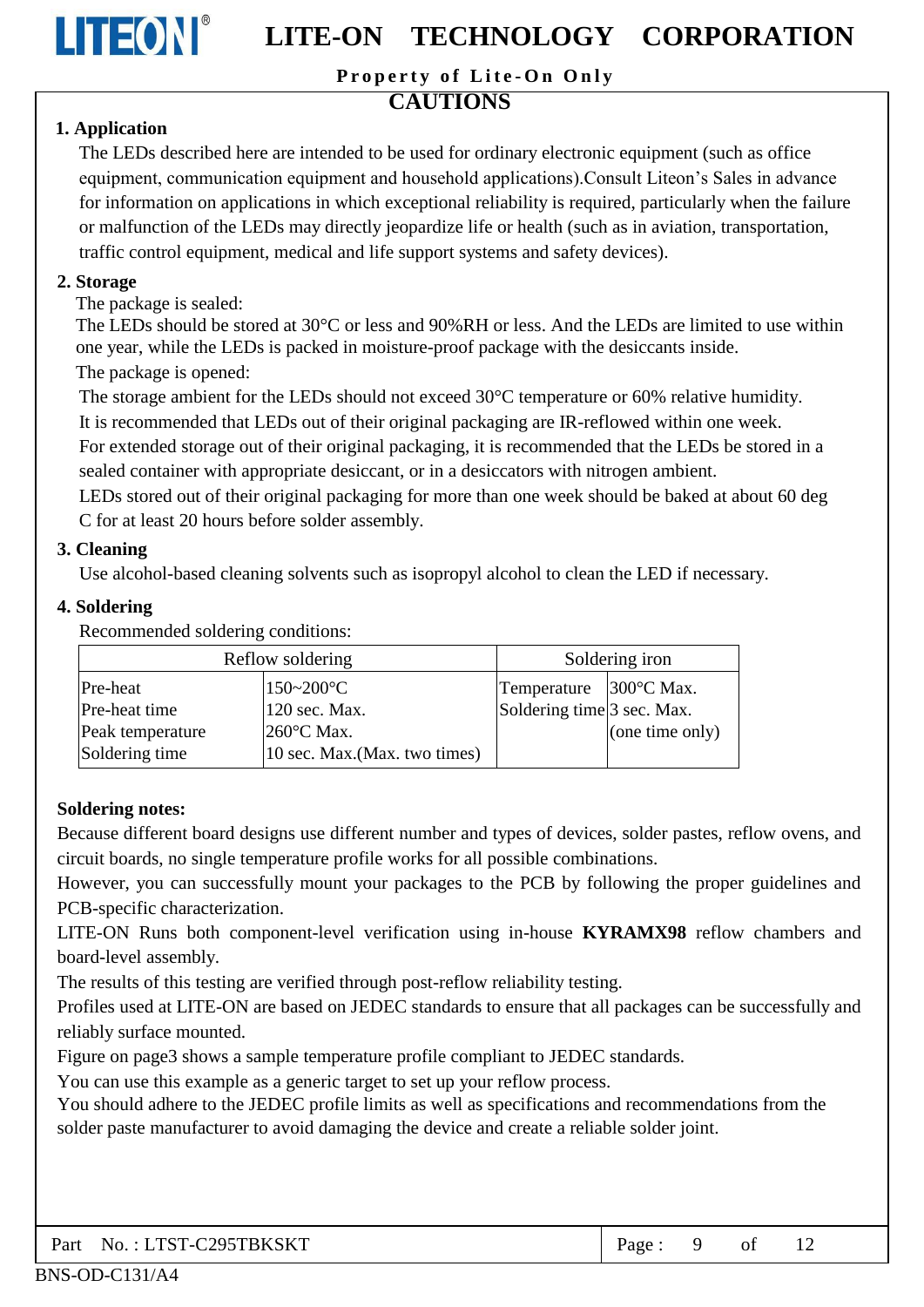# Property of Lite-On Only

## **5. Drive Method**

**LITEON®** 

An LED is a current-operated device. In order to ensure intensity uniformity on multiple LEDs connected in parallel in an application, it is recommended that a current limiting resistor be incorporated in the drive circuit, in series with each LED as shown in Circuit A below.

### Circuit model A

#### **Circuit model B**





(A) Recommended circuit.

(B) The brightness of each LED might appear different due to the differences in the I-V characteristics of those LEDs.

#### 6. ESD (Electrostatic Discharge)

Static Electricity or power surge will damage the LED. Suggestions to prevent ESD damage:

- $\blacksquare$  Use of a conductive wrist band or anti-electrostatic glove when handling these LEDs.
- $\blacksquare$  All devices, equipment, and machinery must be properly grounded.
- Work tables, storage racks, etc. should be properly grounded.
- $\blacksquare$  Use ion blower to neutralize the static charge which might have built up on surface of the LED's plastic lens as a result of friction between LEDs during storage and handling.

ESD-damaged LEDs will exhibit abnormal characteristics such as high reverse leakage current, low forward voltage, or " no lightup " at low currents.

To verify for ESD damage, check for "lightup" and Vf of the suspect LEDs at low currents.

The Vf of " good " LEDs should be  $\geq 2.0 \sqrt{a_0}$ . 1mA for InGaN product and  $\geq 1.4 \sqrt{a_0}$ . 1mA for AlInGaP product.

| Part No.: LTST-C295TBKSKT | Page: $10$ of $12$ |  |  |  |
|---------------------------|--------------------|--|--|--|
|---------------------------|--------------------|--|--|--|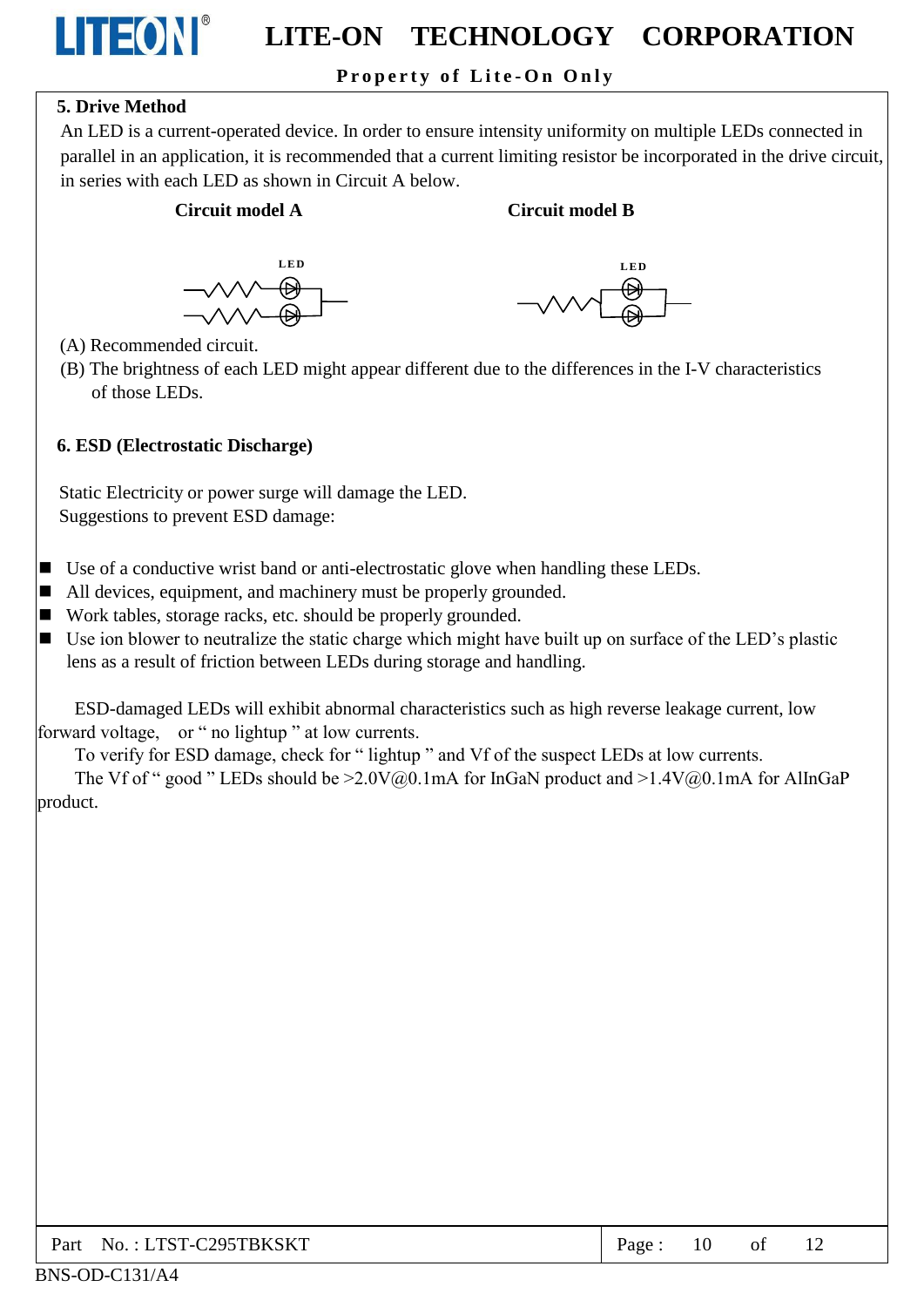

# **LITEON** LITE-ON TECHNOLOGY CORPORATION

# Property of Lite-On Only

| Classification               | Test Item                                                  | <b>Test Condition</b>                                                                                                                                                                                                                                                                                                                | <b>Reference Standard</b>                                                                         |
|------------------------------|------------------------------------------------------------|--------------------------------------------------------------------------------------------------------------------------------------------------------------------------------------------------------------------------------------------------------------------------------------------------------------------------------------|---------------------------------------------------------------------------------------------------|
| Endurance<br><b>Test</b>     | <b>Operation Life</b>                                      | Ta= Under Room Temperature As Per Data Sheet<br><b>Maximum Rating</b><br>*Test Time= 1000HRS (-24HRS,+72HRS)                                                                                                                                                                                                                         | MIL-STD-750D:1026<br>MIL-STD-883D:1005<br>JIS C 7021:B-1                                          |
|                              | <b>High Temperature</b><br><b>High Humidity</b><br>Storage | IR-Reflow In-Board, 2 Times<br>Ta= $65\pm5^{\circ}$ C, RH= $90\sim95\%$<br>*Test Time= 240HRS±2HRS                                                                                                                                                                                                                                   | MIL-STD-202F:103B<br>JIS C 7021:B-11                                                              |
|                              | <b>High Temperature</b><br>Storage                         | Ta= $105 \pm 5^{\circ}$ C<br>*Test Time= 1000HRS (-24HRS,+72HRS)                                                                                                                                                                                                                                                                     | MIL-STD-883D:1008<br>JIS C 7021:B-10                                                              |
|                              | Low Temperature<br>Storage                                 | Ta= $-55\pm5^{\circ}$ C<br>*Test Time=1000HRS (-24HRS,+72H RS)                                                                                                                                                                                                                                                                       | JIS C 7021:B-12                                                                                   |
| Environmental<br><b>Test</b> | Temperature<br>Cycling                                     | $105^{\circ}$ C ~ 25 $^{\circ}$ C ~ -55 $^{\circ}$ C ~ 25 $^{\circ}$ C<br>30mins 5mins<br>30mins 5mins<br>10 Cycles                                                                                                                                                                                                                  | MIL-STD-202F:107D<br>MIL-STD-750D:1051<br>MIL-STD-883D:1010<br>JIS C 7021:A-4                     |
|                              | Thermal<br><b>Shock</b>                                    | IR-Reflow In-Board, 2 Times<br>$85 \pm 5^{\circ}$ C ~ -40 $^{\circ}$ C $\pm 5^{\circ}$ C<br>10mins<br>10mins 10 Cycles                                                                                                                                                                                                               | MIL-STD-202F:107D<br>MIL-STD-750D:1051<br>MIL-STD-883D:1011                                       |
|                              | Solder<br>Resistance                                       | T.sol= $260 \pm 5^{\circ}$ C<br>Dwell Time= $10 \pm 1$ secs                                                                                                                                                                                                                                                                          | MIL-STD-202F:210A<br>MIL-STD-750D:2031<br>JIS C 7021:A-1                                          |
|                              | IR-Reflow<br>Pb Free Process                               | Ramp-up rate(217°C to Peak) +3°C/ second max<br>Temp. maintain at $175(\pm 25)$ °C 180 seconds max<br>Temp. maintain above 217℃ 60-150 seconds<br>Peak temperature range $260^{\circ}C + 0/5^{\circ}C$<br>Time within $5^{\circ}$ C of actual Peak Temperature (tp)<br>$10 - 30$ seconds<br>Ramp-down rate $+6^{\circ}$ C/second max | MIL-STD-750D:2031.2<br>J-STD-020D                                                                 |
|                              | Solderability                                              | T.sol= $235 \pm 5^{\circ}$ C<br>Immersion time $2\pm 0.5$ sec<br>Immersion rate $25\pm2.5$ mm/sec<br>Coverage $\geq$ 95% of the dipped surface                                                                                                                                                                                       | MIL-STD-202F:208D<br>MIL-STD-750D:2026<br>MIL-STD-883D:2003<br>IEC 68 Part 2-20<br>JIS C 7021:A-2 |

## 8. Others

The appearance and specifications of the product may be modified for improvement without prior notice.

| Part No.: LTST-C295TBKSKT | Page: |  | of |  |  |
|---------------------------|-------|--|----|--|--|
|---------------------------|-------|--|----|--|--|